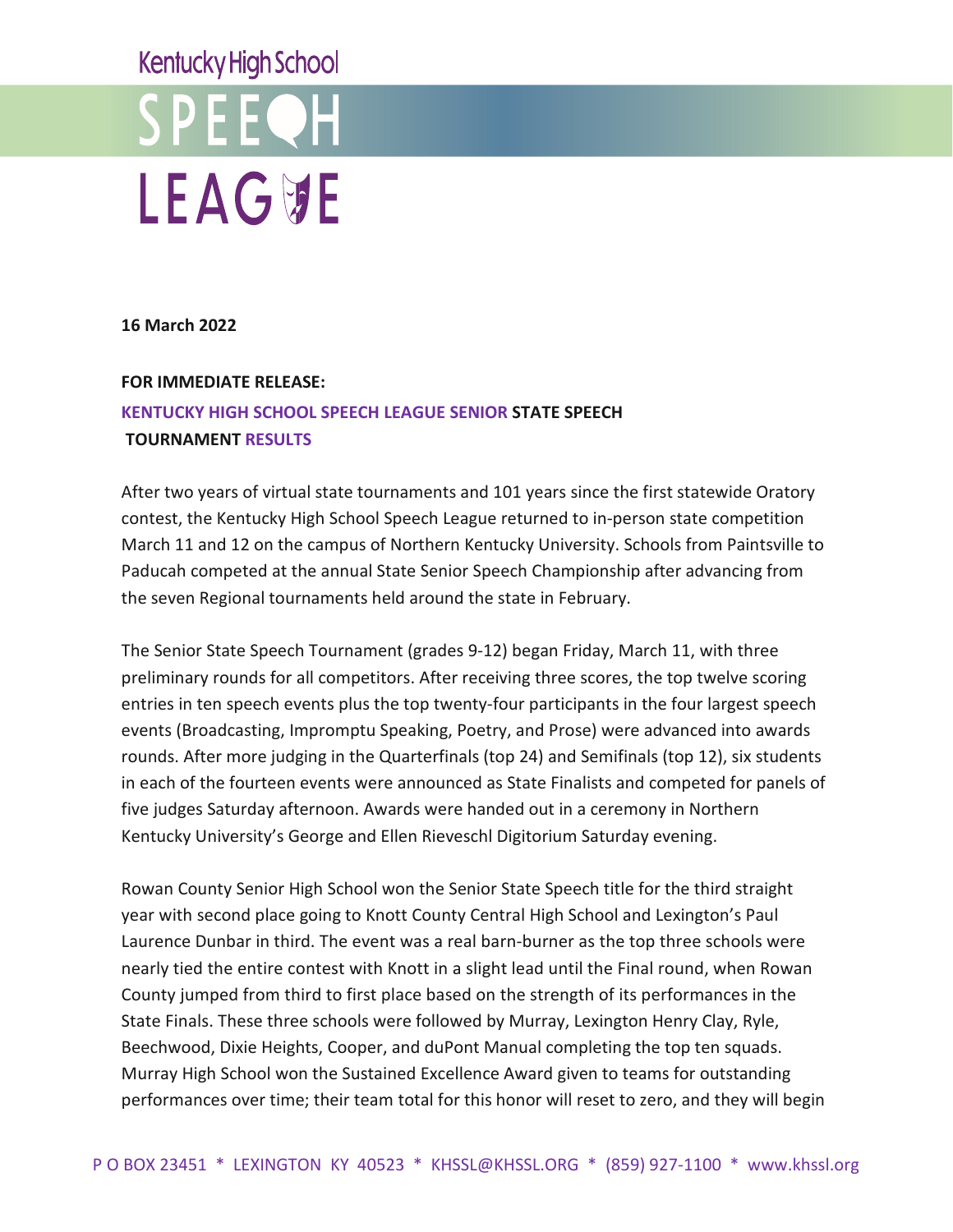earning points toward this trophy again next year. Additionally, Bardstown High, LaRue County High, Letcher County Central High, Kentucky Country Day, and Paducah Tilghman High School were honored as Schools of Distinction for outstanding performances in the state meet.

Knott County Central's Bria Stacy was voted Coach of the Year by the coach collective, and Ryle High School's Dalia Basinac received the Blyton Book Award, an annual honor given to an outstanding senior in honor of Gifford Blyton, longtime KHSSL Executive Director and debate coach at theUniversity of Kentucky. Rowan County senior Wyatt Welte and Dixie Heights senior Abby Kane were also awarded Bale Scholarships in the ceremony, and Daviess County High School's Karen Feldhaus was inducted into the Kentucky High School Speech League Hall of Fame as part of the celebration.

A full list of award winners in each of the fourteen categories follows this release. For any questions or to connect with local coaches and schools, please contact KHSSL Executive Director Steve Meadows at 859/927-1100 or [khssl@khssl.org.](mailto:khssl@khssl.org) You can also visit our website at [www.khssl.org](http://www.khssl.org/) for more information about the League.

The speech and debate season in Kentucky runs from October to January with 14 Regional Speech Tournaments held in February around the Commonwealth to qualify for State followed by State JuniorSpeech (grades 4-8), Senior Speech (grades 9-12), and Debate (grades 4-12) tournaments. Students competed online in twenty speech, debate, and drama categories from Storytelling to Congressional Debate to Oratory.

KHSSL offers membership to all schools -- public, private, and homeschools -- serving students in grades 4-12 in Kentucky. With member schools from Murray to Morehead, Kentucky's oldest student activity trains students how to conduct themselves in public settings, how to successfully communicate ideas, how to empathize with others via character analysis, how to read critically and how to research properly with contests that encourage excellence.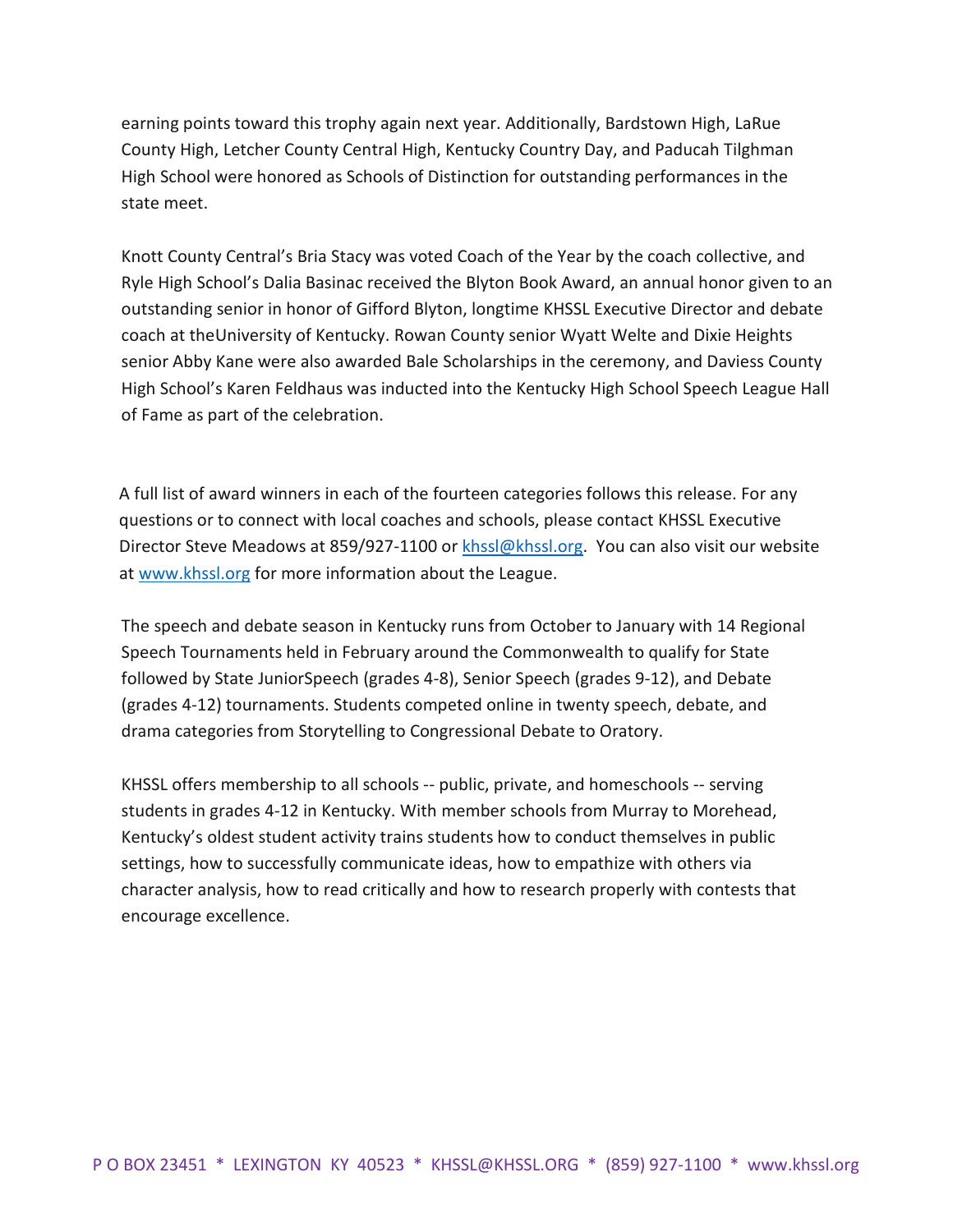### **BROADCAST ANNOUNCING EXECUTES Reflucky** Senior Division State Speech Tournament

| PI           | <b>Name</b>                | <b>School</b>                           |
|--------------|----------------------------|-----------------------------------------|
| $\mathbf{1}$ | <b>Ben Belin</b>           | <b>Henry Clay High School</b>           |
| 2            | <b>Ayush Tibrewal</b>      | <b>Paul Laurence Dunbar HS</b>          |
| 3            | <b>Raegan Settle</b>       | <b>Murray High School</b>               |
| 4            | <b>AK Miedler</b>          | <b>Paul Laurence Dunbar HS</b>          |
| 5            | <b>Skylar Swalls</b>       | <b>Murray High School</b>               |
| 6            | <b>Jack Geruc</b>          | <b>Larry A Ryle High School</b>         |
| <b>Sem</b>   | <b>Margaret Tiennot</b>    | <b>Henry Clay High School</b>           |
| Sem          | <b>Kelly Helton</b>        | <b>Larry A Ryle High School</b>         |
| <b>Sem</b>   | <b>Samantha Miculinich</b> | <b>Lafayette High School</b>            |
| <b>Sem</b>   | <b>Mia Caudill</b>         | <b>Rowan County Sr High School</b>      |
| <b>Sem</b>   | <b>Natalie Freidhof</b>    | <b>Rowan County Sr High School</b>      |
| <b>Sem</b>   | <b>Civic Horn</b>          | <b>Johnson Central High School</b>      |
| Qua          | <b>Haley Sorrell</b>       | <b>Johnson Central High School</b>      |
| Qua          | Kaya Amin                  | <b>Paul Laurence Dunbar HS</b>          |
| Qua          | <b>Louis Schlosser</b>     | <b>Beechwood High School</b>            |
| Qua          | <b>Demi Lemons</b>         | <b>Harrison County High School</b>      |
| Qua          | <b>Colby Hampton</b>       | <b>Johnson Central High School</b>      |
| Qua          | <b>Michelle Hundley</b>    | <b>Bardstown High School</b>            |
| Qua          | <b>Gabriel Crass</b>       | <b>Murray High School</b>               |
| Qua          | <b>Alexander Becker</b>    | <b>Dixie Heights High School</b>        |
| Qua          | <b>Paige Kight</b>         | <b>Paducah Tilghman High School</b>     |
| Qua          | <b>Charles Wilson</b>      | <b>Dixie Heights High School</b>        |
| Qua          | <b>Cameron Jones</b>       | <b>Harrison County High School</b>      |
| Qua          | <b>Robert Grigsby</b>      | <b>Knott County Central High School</b> |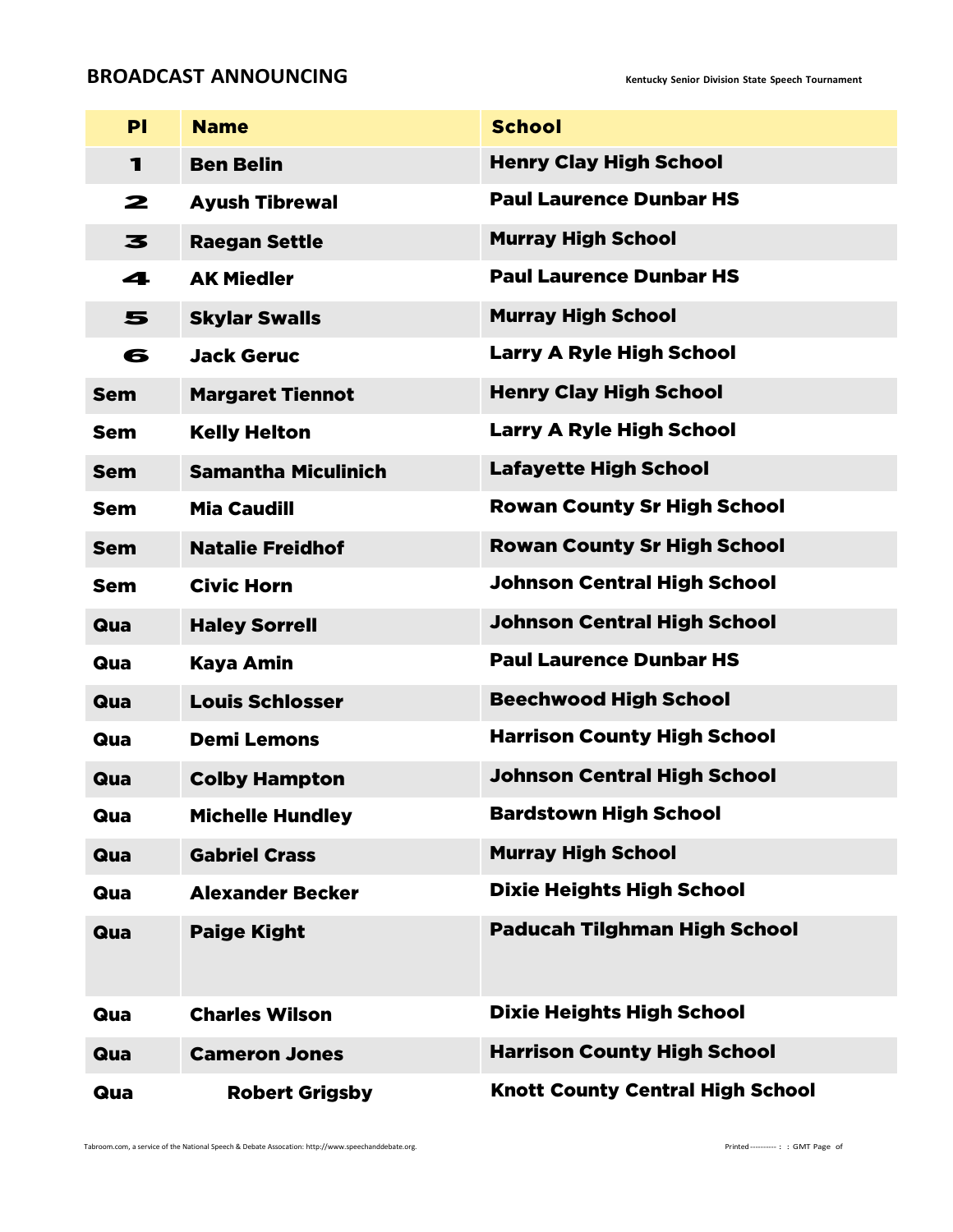**DECLAMATION Kentucky Senior Division State Speech Tournament**

| PI         | <b>Name</b>             | <b>School</b>                                                      |
|------------|-------------------------|--------------------------------------------------------------------|
| 1          | <b>Malley Taylor</b>    | <b>Rowan County Sr High School</b>                                 |
| 2          | <b>Ariel Fader</b>      | <b>Larry A Ryle High School</b>                                    |
| 3          | <b>Kaden Stone</b>      | <b>Bardstown High School</b>                                       |
| 4          | <b>Anika Agrawal</b>    | <b>Paul Laurence Dunbar HS</b>                                     |
| 5          | <b>Minhal Nazeer</b>    | <b>Kentucky Country Day</b>                                        |
| 6          | <b>Victoria Kalahan</b> | <b>Knott County Central High School</b>                            |
| <b>Sem</b> | <b>Mihika Mathur</b>    | duPont Manual High School / Youth<br><b>Performing Arts School</b> |
| <b>Sem</b> | <b>Ellen Fei</b>        | <b>Paul Laurence Dunbar HS</b>                                     |
| <b>Sem</b> | <b>Michelle Hundley</b> | <b>Bardstown High School</b>                                       |
| <b>Sem</b> | <b>Victoria Schultz</b> | <b>Knott County Central High School</b>                            |
| <b>Sem</b> | <b>Ava Stacey</b>       | <b>Rowan County Sr High School</b>                                 |
| <b>Sem</b> | <b>Luca Quinio</b>      | <b>Henry Clay High School</b>                                      |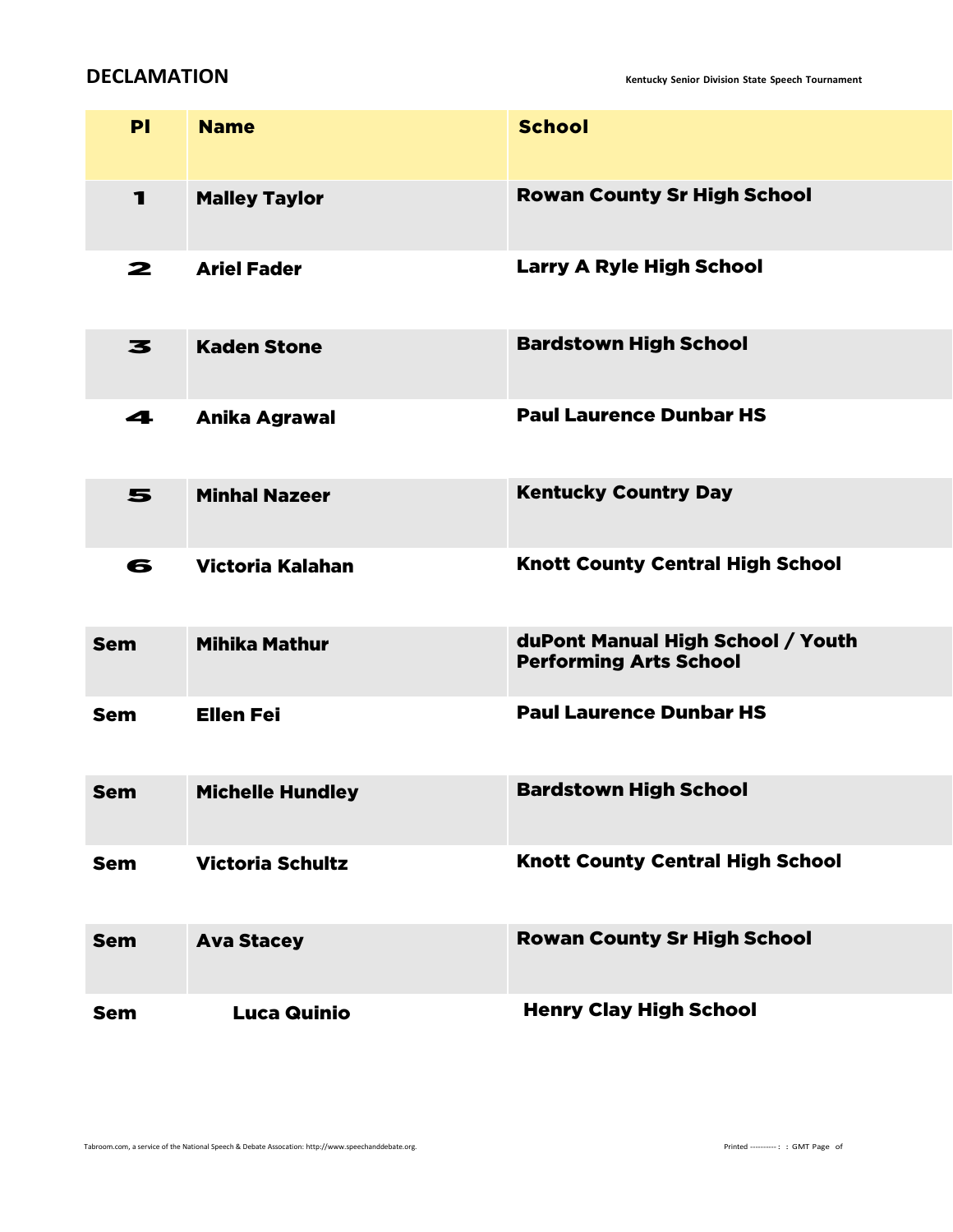### **DRAMATIC INTERPRETATION Rentucky** Senior Division State Speech Tournament

| PI             | <b>Name</b>              | <b>School</b>                           |
|----------------|--------------------------|-----------------------------------------|
| $\blacksquare$ | <b>Olivia Conley</b>     | <b>Knott County Central High School</b> |
| $\mathbf{z}$   | <b>Caroline Carlisle</b> | <b>Rowan County Sr High School</b>      |
| 3              | <b>Wyatt Welte</b>       | <b>Rowan County Sr High School</b>      |
| 4              | <b>Gracie Stewart</b>    | <b>Letcher County Central</b>           |
| 5              | <b>Rebekah McAuley</b>   | <b>Letcher County Central</b>           |
| 6              | Sophia Zhou              | <b>Paul Laurence Dunbar HS</b>          |
| <b>Sem</b>     | <b>Edward Donson</b>     | <b>Paul Laurence Dunbar HS</b>          |
| <b>Sem</b>     | <b>Adelaide Long</b>     | <b>Randall K Cooper High School</b>     |
| <b>Sem</b>     | <b>Gabe Grinsteinner</b> | <b>Beechwood High School</b>            |
| <b>Sem</b>     | <b>Kara Bracken</b>      | <b>Paul Laurence Dunbar HS</b>          |
| <b>Sem</b>     | <b>Sophie Williams</b>   | <b>Beechwood High School</b>            |
| <b>Sem</b>     | <b>Luca Quinio</b>       | <b>Henry Clay High School</b>           |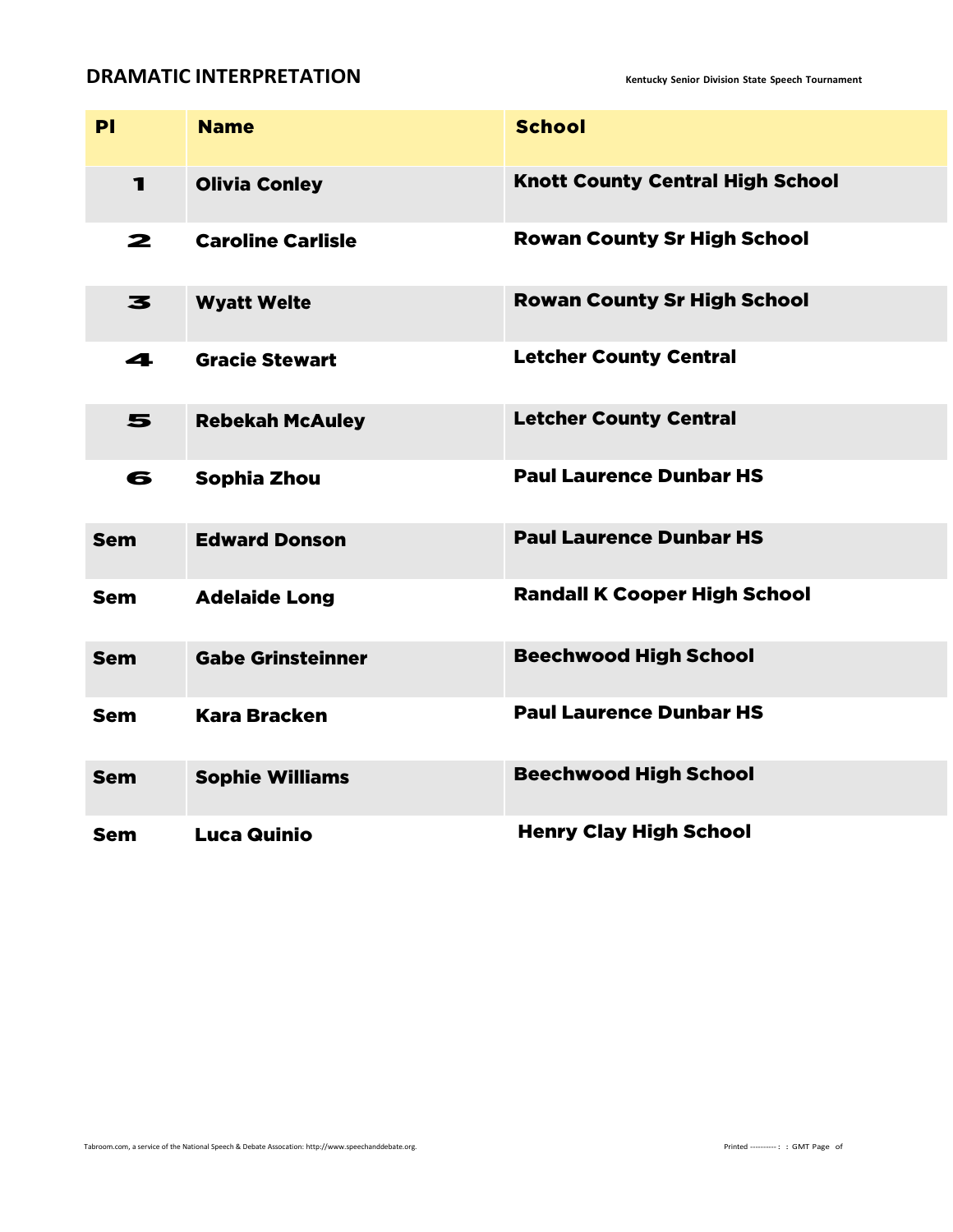### **DUO** INTERPRETATION

| PI               | <b>Name</b>                                       | <b>School</b>                           |
|------------------|---------------------------------------------------|-----------------------------------------|
| 1.               | <b>Mia Carver</b><br><b>Caroline Carlisle</b>     | <b>Rowan County Sr High School</b>      |
| 2.               | <b>Andrew Liu</b><br><b>Edward Donson</b>         | <b>Paul Laurence Dunbar HS</b>          |
| $\overline{3}$ . | <b>Joseph O'Hair</b><br><b>Jackson Greenhill</b>  | <b>Rowan County Sr High School</b>      |
| 4.               | <b>Kaitlin Slone</b><br><b>Ava Slone</b>          | <b>Knott County Central High School</b> |
| 5.               | <b>Gracie Stewart</b><br><b>Caleb Torrey</b>      | <b>Letcher County Central</b>           |
| 6.               | <b>Meredyth Duke</b><br><b>Ronan Duke</b>         | <b>Dixie Heights High School</b>        |
| <b>Sem</b>       | <b>John Combs</b><br><b>Tyson Smith</b>           | <b>Knott County Central High School</b> |
| <b>Sem</b>       | <b>Mason Franklin</b><br><b>Mary Gibson</b>       | <b>Knott County Central High School</b> |
| <b>Sem</b>       | <b>Megan Delande</b><br><b>Emaan Sayied</b>       | <b>Kentucky Country Day</b>             |
| <b>Sem</b>       | <b>Charles Wilson</b><br><b>Evangeline McGaha</b> | <b>Dixie Heights High School</b>        |
| <b>Sem</b>       | <b>Madison Vigil</b><br><b>Marli Mehta</b>        | <b>Murray High School</b>               |
| <b>Sem</b>       | <b>Mia Caudill</b><br><b>Ivy Litton</b>           | <b>Rowan County Sr High School</b>      |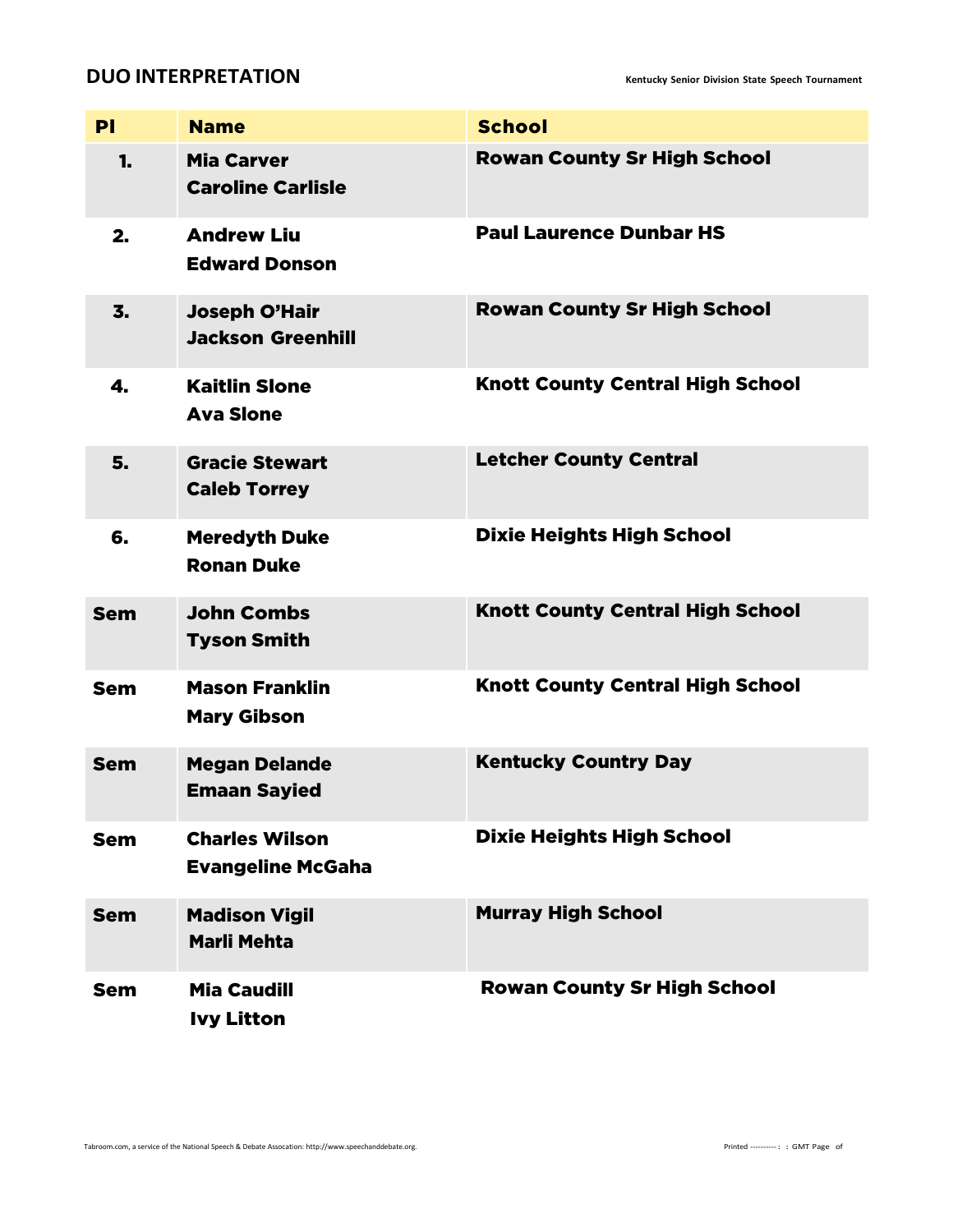### **EXTEMPORANEOUS SPEAKING Kentucky Senior Division State Speech Tournament**

| PI         | <b>Name</b>            | <b>School</b>                           |
|------------|------------------------|-----------------------------------------|
| 1          | <b>Kole Ingram</b>     | <b>Knott County Central High School</b> |
| 2          | <b>Harrison Gover</b>  | <b>Bowling Green High School</b>        |
| 3          | <b>Caroline Koenig</b> | <b>Murray High School</b>               |
| 4          | <b>Yusuf Kahloon</b>   | <b>Paul Laurence Dunbar HS</b>          |
| 5          | <b>Sara Nath</b>       | <b>Larry A Ryle High School</b>         |
| 6          | <b>Ben McBride</b>     | <b>Trinity High School</b>              |
| <b>Sem</b> | <b>Wyatt Hampton</b>   | <b>Murray High School</b>               |
| <b>Sem</b> | <b>Mia Carver</b>      | <b>Rowan County Sr High School</b>      |
| <b>Sem</b> | <b>Anthony Zhang</b>   | <b>Paul Laurence Dunbar HS</b>          |
| <b>Sem</b> | <b>Nick Kahmann</b>    | <b>Larry A Ryle High School</b>         |
| <b>Sem</b> | <b>Ellie Oakes</b>     | <b>Randall K Cooper High School</b>     |
| <b>Sem</b> | <b>Zachary Clifton</b> | <b>Corbin High School</b>               |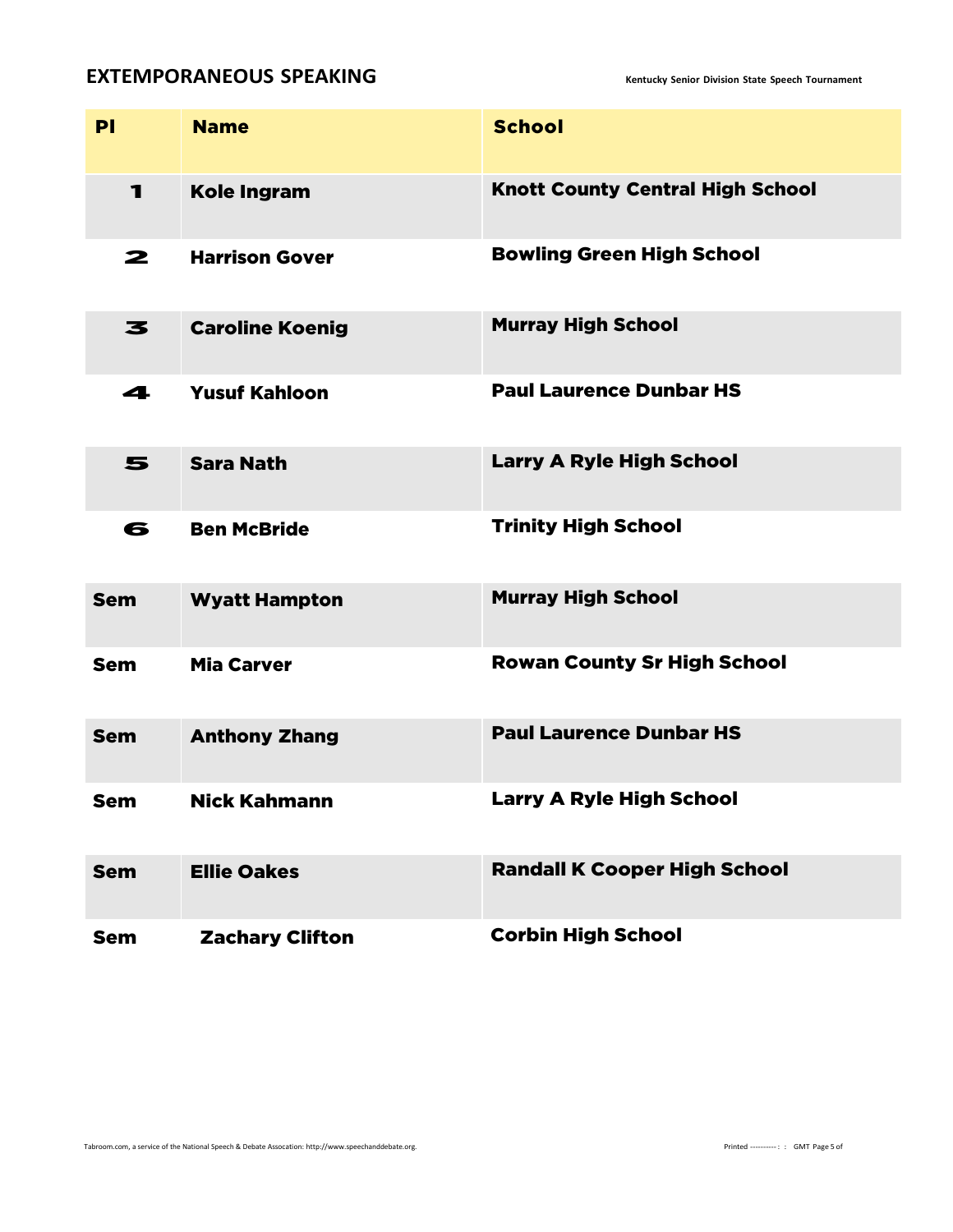## **HUMOROUS INTERPRETATION Kentucky Senior Division State Speech Tournament**

| PI         | <b>Name</b>             | <b>School</b>                           |
|------------|-------------------------|-----------------------------------------|
| 1          | <b>Jacob Holbrook</b>   | <b>Rowan County Sr High School</b>      |
| 2          | <b>Jensen Knudsen</b>   | <b>Paducah Tilghman High School</b>     |
| 3          | <b>Robert Grigsby</b>   | <b>Knott County Central High School</b> |
| 4          | <b>Edward Donson</b>    | <b>Paul Laurence Dunbar HS</b>          |
| 5          | <b>Olivia Conley</b>    | <b>Knott County Central High School</b> |
| 6          | <b>Elizabeth Lanier</b> | <b>Calloway County High School</b>      |
| <b>Sem</b> | <b>Megan Delande</b>    | <b>Kentucky Country Day</b>             |
| <b>Sem</b> | <b>Ben Belin</b>        | <b>Henry Clay High School</b>           |
| <b>Sem</b> | <b>Dalia Basinac</b>    | <b>Larry A Ryle High School</b>         |
| <b>Sem</b> | <b>AK Miedler</b>       | <b>Paul Laurence Dunbar HS</b>          |
| <b>Sem</b> | <b>John Combs</b>       | <b>Knott County Central High School</b> |
| <b>Sem</b> | <b>Leah Jenkins</b>     | <b>Murray High School</b>               |
| <b>Sem</b> | <b>Travis Gore</b>      | <b>Calloway County High School</b>      |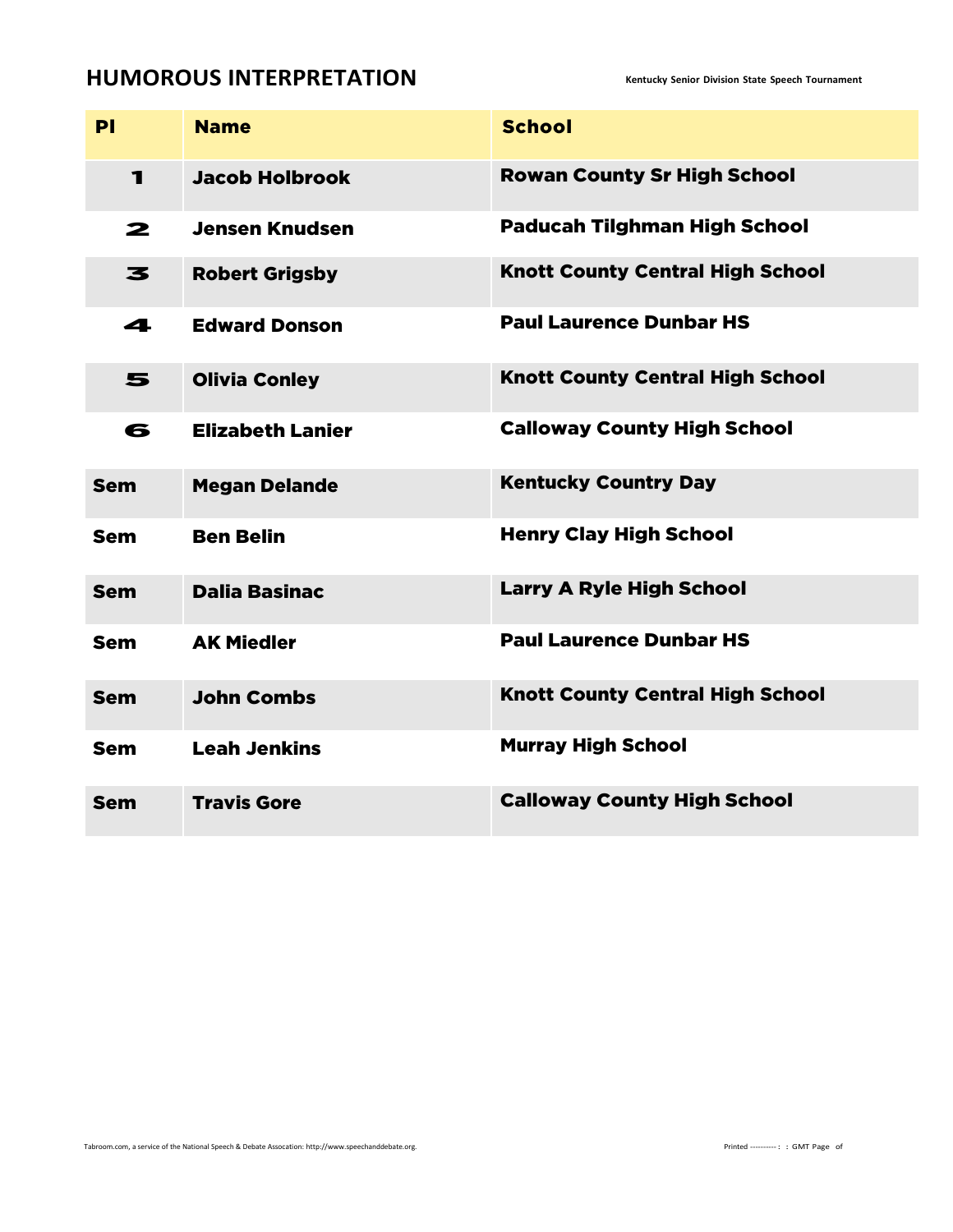### **IMPROMPTU Kentucky Senior Division State Speech Tournament**

| PI         | <b>Name</b>                | <b>School</b>                           |
|------------|----------------------------|-----------------------------------------|
| 1          | <b>Sawyer Noe</b>          | <b>Knott County Central High School</b> |
| 2          | <b>Harrison Gover</b>      | <b>Bowling Green High School</b>        |
| 3          | <b>Rebecca Grunkemeyer</b> | <b>Beechwood High School</b>            |
| 4          | <b>Caroline Koenig</b>     | <b>Murray High School</b>               |
| 5          | <b>Henry Alley</b>         | <b>Beechwood High School</b>            |
| 6          | <b>Julie Mattingly</b>     | <b>Bardstown High School</b>            |
| <b>Sem</b> | <b>Bianca Hemsath</b>      | <b>Highlands High School</b>            |
| Sem        | <b>Elizabeth Lanier</b>    | <b>Calloway County High School</b>      |
| <b>Sem</b> | <b>Joshua Eaton</b>        | <b>Murray High School</b>               |
| <b>Sem</b> | <b>Ivy Litton</b>          | <b>Rowan County Sr High School</b>      |
| <b>Sem</b> | <b>Kole Ingram</b>         | <b>Knott County Central High School</b> |
| Sem        | <b>Sage Mize-Harper</b>    | <b>Murray High School</b>               |
| Qua        | <b>Madison Baker</b>       | <b>Knott County Central High School</b> |
| Qua        | Anya Sharma                | <b>Kentucky Country Day</b>             |
| Qua        | <b>Emily Hu</b>            | <b>Paul Laurence Dunbar HS</b>          |
| Qua        | <b>Lucas Gamble</b>        | <b>Graves County High School</b>        |
| Qua        | <b>Prathamesh Bhave</b>    | <b>Larry A Ryle High School</b>         |
| Qua        | <b>Brady Saylor</b>        | <b>Boone County High School</b>         |
| Qua        | <b>Edward Kaake</b>        | <b>Beechwood High School</b>            |
| Qua        | <b>Nick Kahmann</b>        | <b>Larry A Ryle High School</b>         |
| Qua        | <b>Ben McBride</b>         | <b>Trinity High School</b>              |
| Qua        | <b>Laiken Kirby</b>        | <b>Assumption High School</b>           |
| Qua        | <b>Mason Decker</b>        | <b>Henry Clay High School</b>           |
| Qua        | <b>Sara Nath</b>           | <b>Larry A Ryle High School</b>         |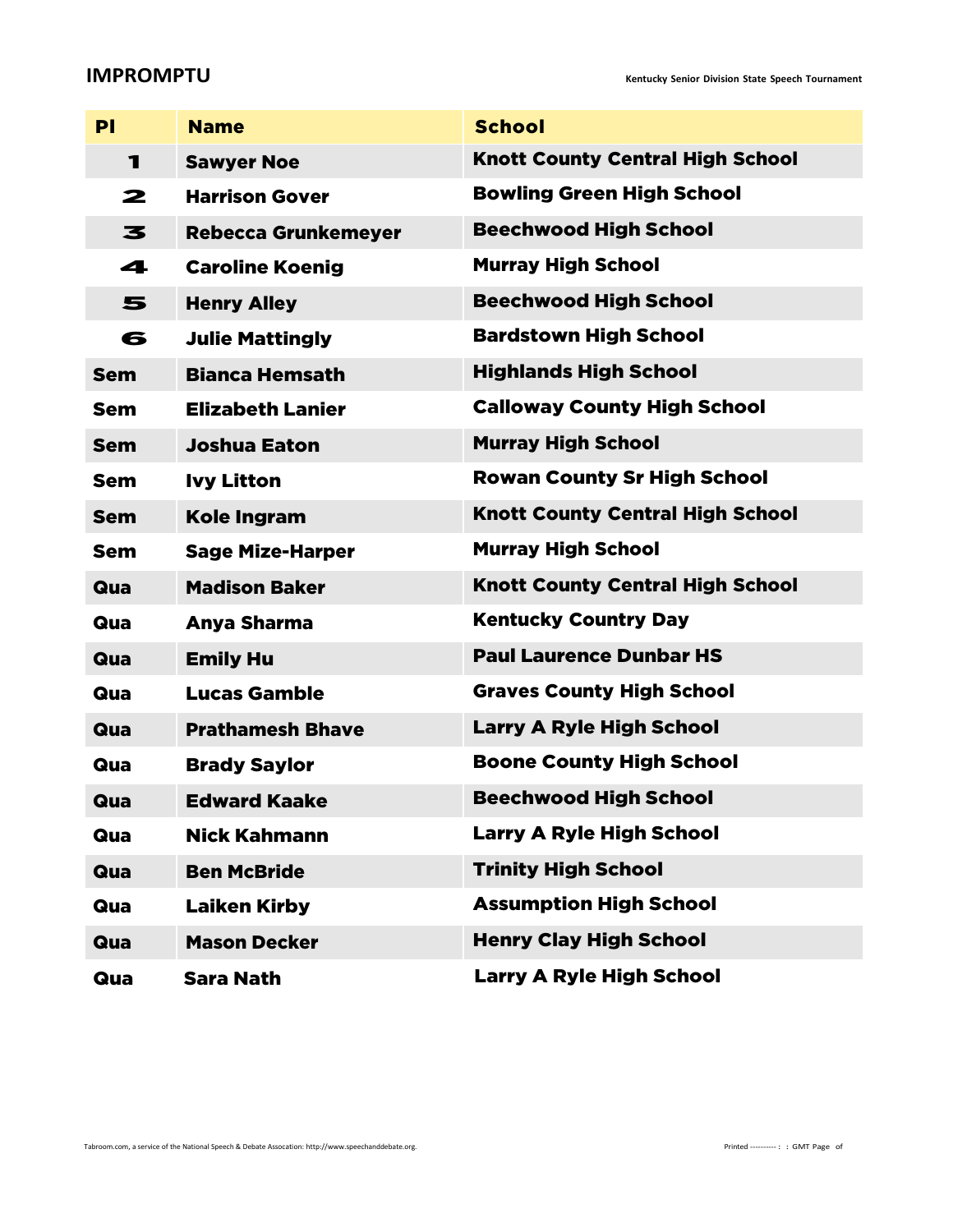### **IMPROVISATIONAL DUO Kentucky Senior Division State Speech Tournament**

| PI         | <b>Name</b>                                        | <b>School</b>                           |
|------------|----------------------------------------------------|-----------------------------------------|
| 1          | <b>Hannah Richardson</b><br><b>Zack Banish</b>     | <b>Randall K Cooper High School</b>     |
| 2          | <b>Demani Bell</b><br><b>Grace Haines</b>          | <b>Danville High School</b>             |
| 3          | <b>Melissa Galvan Sanchez</b><br><b>Mia Dodson</b> | <b>Henry Clay High School</b>           |
| 4          | <b>Laura Bache Megan</b><br><b>Delande</b>         | <b>Kentucky Country Day</b>             |
| 5          | <b>Jacob Holbrook</b><br><b>Lily Holland</b>       | <b>Rowan County Sr High School</b>      |
| 6          | <b>Robert Grigsby</b><br><b>Jaxon Conley</b>       | <b>Knott County Central High School</b> |
| <b>Sem</b> | <b>Alexander Becker</b><br><b>Meredyth Duke</b>    | <b>Dixie Heights High School</b>        |
| <b>Sem</b> | <b>Nick Kahmann</b><br><b>Jack Geruc</b>           | <b>Larry A Ryle High School</b>         |
| <b>Sem</b> | <b>Nehemiah Day</b><br><b>Samuel Price</b>         | <b>Corbin High School</b>               |
| <b>Sem</b> | <b>Joshua Eaton</b><br><b>Wyatt Hampton</b>        | <b>Murray High School</b>               |
| <b>Sem</b> | <b>Laiken Kirby</b><br><b>Breigh McFadden</b>      | <b>Assumption High School</b>           |
| <b>Sem</b> | <b>Ben Belin</b><br><b>Katie Rugg</b>              | <b>Henry Clay High School</b>           |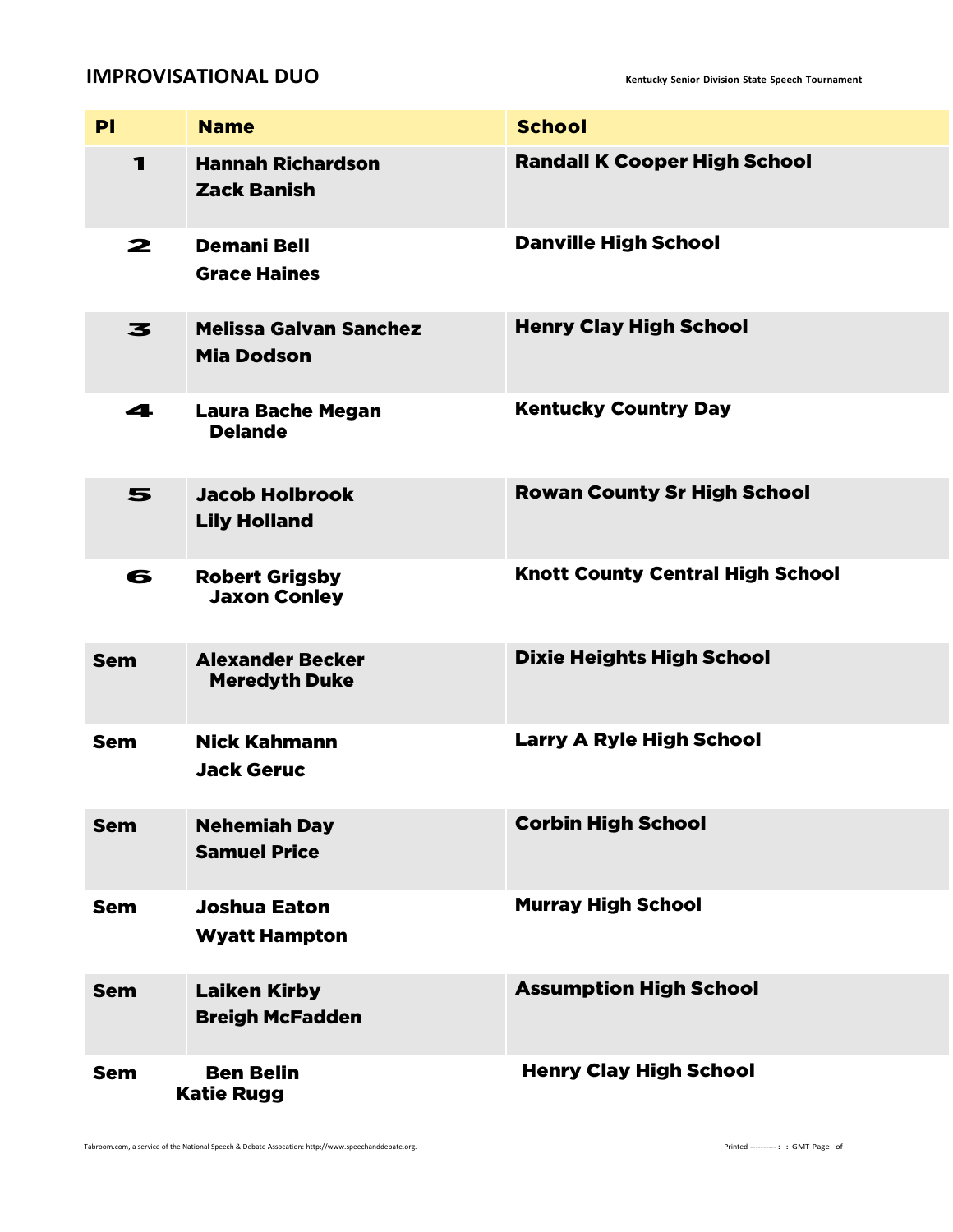## **INFORMATIVE SPEAKING INFORMATIVE**

| PI           | <b>Name</b>                | <b>School</b>                                                      |
|--------------|----------------------------|--------------------------------------------------------------------|
| $\mathbf{1}$ | <b>Gokul Achaththekoot</b> | duPont Manual High School / Youth<br><b>Performing Arts School</b> |
| 2            | <b>Presley Moore</b>       | <b>Knott County Central High School</b>                            |
| 3            | <b>Louis Schlosser</b>     | <b>Beechwood High School</b>                                       |
| 4            | <b>Emily Hu</b>            | <b>Paul Laurence Dunbar HS</b>                                     |
| 5            | <b>Wyatt Welte</b>         | <b>Rowan County Sr High School</b>                                 |
| 6            | <b>Wyatt Hampton</b>       | <b>Murray High School</b>                                          |
| <b>Sem</b>   | <b>Natalie Freidhof</b>    | <b>Rowan County Sr High School</b>                                 |
| Sem          | <b>Sawyer Noe</b>          | <b>Knott County Central High School</b>                            |
| <b>Sem</b>   | <b>Mackenzie Slone</b>     | <b>Knott County Central High School</b>                            |
| <b>Sem</b>   | <b>Henry Alley</b>         | <b>Beechwood High School</b>                                       |
| <b>Sem</b>   | <b>Alex Kolyaskin</b>      | <b>Paul Laurence Dunbar HS</b>                                     |
| Sem          | <b>Caroline Koenig</b>     | <b>Murray High School</b>                                          |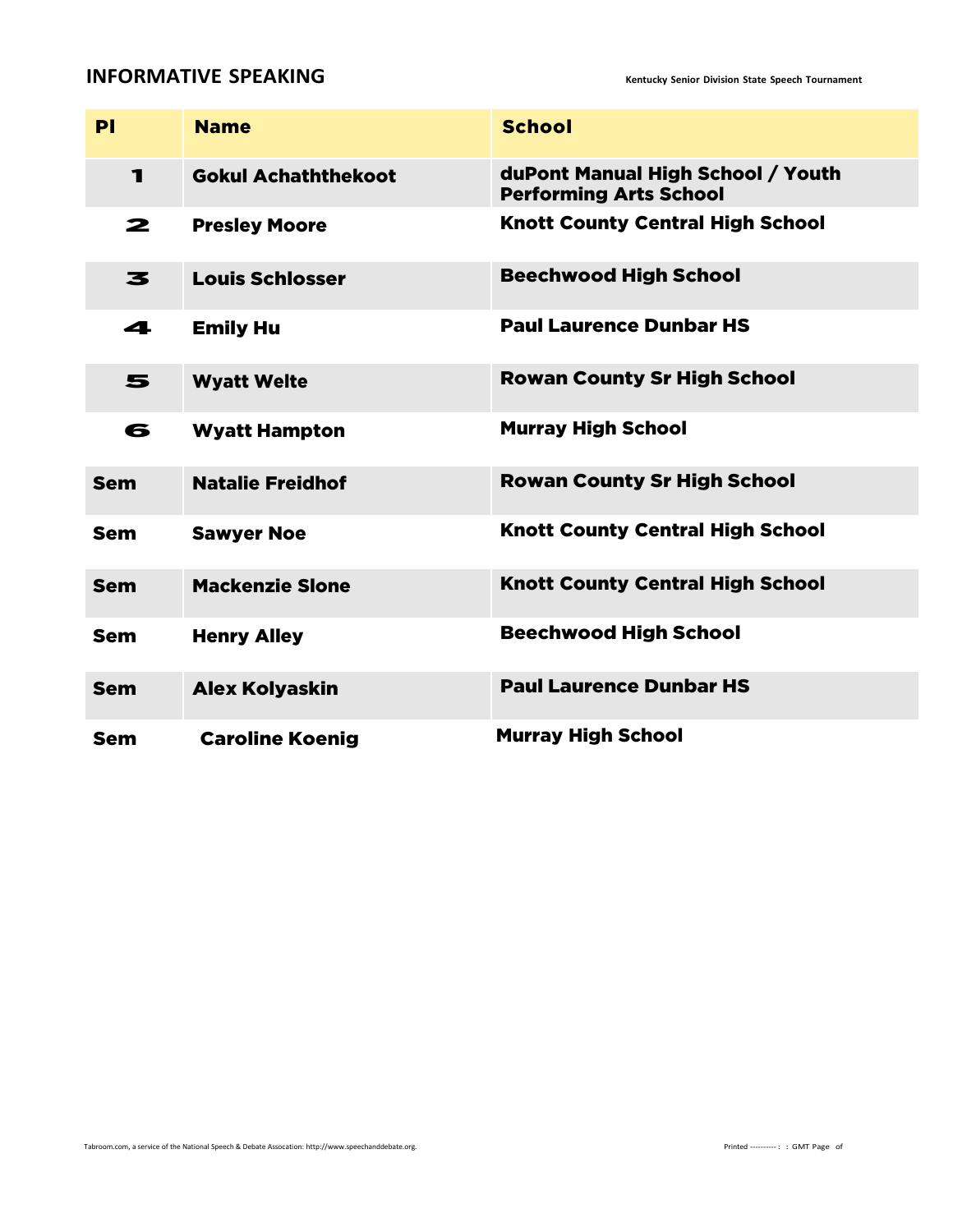**ORATORY Kentucky Senior Division State Speech Tournament**

| PI         | <b>Name</b>               | <b>School</b>                                                      |
|------------|---------------------------|--------------------------------------------------------------------|
| 1          | <b>Shubh Gupta</b>        | duPont Manual High School / Youth<br><b>Performing Arts School</b> |
| 2          | <b>Ava Slone</b>          | <b>Knott County Central High School</b>                            |
| 3          | <b>Grace Sun</b>          | <b>Paul Laurence Dunbar HS</b>                                     |
| 4          | <b>Kole Ingram</b>        | <b>Knott County Central High School</b>                            |
| 5          | <b>Raima Dutt</b>         | duPont Manual High School / Youth<br><b>Performing Arts School</b> |
| 6          | <b>Sydney Webb</b>        | duPont Manual High School / Youth<br><b>Performing Arts School</b> |
| <b>Sem</b> | <b>Jackson Boone</b>      | <b>Marshall County High School</b>                                 |
| <b>Sem</b> | <b>Kelly Helton</b>       | <b>Larry A Ryle High School</b>                                    |
| <b>Sem</b> | <b>Brady Saylor</b>       | <b>Boone County High School</b>                                    |
| <b>Sem</b> | <b>Katelynn Stanczyk</b>  | <b>Murray High School</b>                                          |
| <b>Sem</b> | <b>Stephanie Whiteman</b> | <b>LaRue County High School</b>                                    |
| <b>Sem</b> | <b>Samantha McKenzie</b>  | <b>Rowan County Sr High School</b>                                 |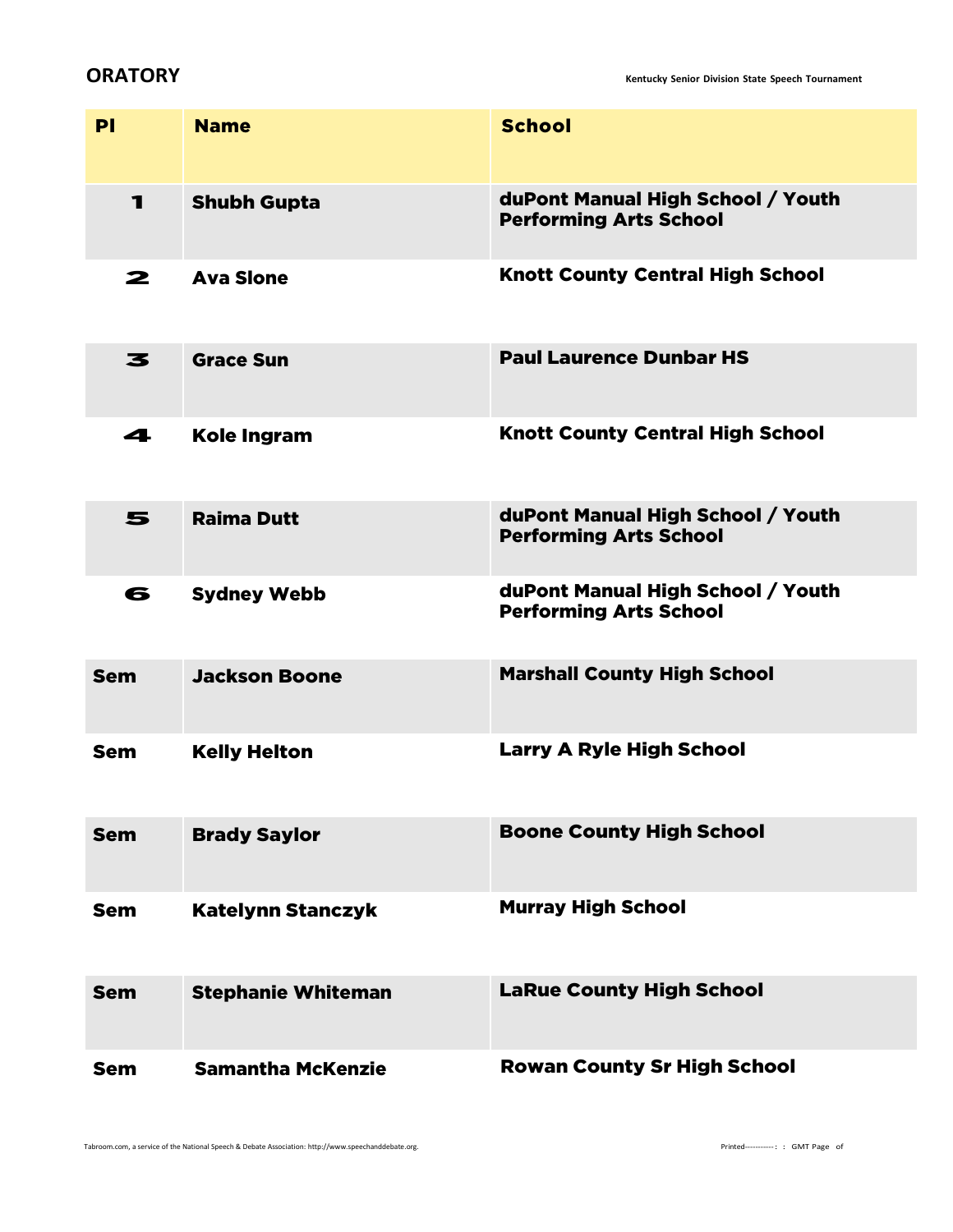**POETRY Kentucky** Senior Division State Speech Tournament

| PI         | <b>Name</b>               | <b>School</b>                           |
|------------|---------------------------|-----------------------------------------|
| 1          | <b>Abby Kane</b>          | <b>Dixie Heights High School</b>        |
| 2          | <b>Andrew Liu</b>         | <b>Paul Laurence Dunbar HS</b>          |
| 3          | <b>Mariko Saito</b>       | <b>Randall K Cooper High School</b>     |
| 4          | <b>Jason Chen</b>         | <b>Paul Laurence Dunbar HS</b>          |
| 5          | <b>Whitney Doyle</b>      | <b>Henry Clay High School</b>           |
| 6          | <b>Reagan Hatton</b>      | <b>Rowan County Sr High School</b>      |
| <b>Sem</b> | <b>Olivia Conley</b>      | <b>Knott County Central High School</b> |
| <b>Sem</b> | <b>Fiona Caywood</b>      | <b>Paducah Tilghman High School</b>     |
| <b>Sem</b> | <b>Cassie Messer</b>      | <b>Corbin High School</b>               |
| <b>Sem</b> | <b>Adelaide Foley</b>     | <b>Highlands High School</b>            |
| <b>Sem</b> | <b>Julie Mattingly</b>    | <b>Bardstown High School</b>            |
| <b>Sem</b> | <b>Madison Vigil</b>      | <b>Murray High School</b>               |
| Qua        | <b>Mackenzie Slone</b>    | <b>Knott County Central High School</b> |
| Qua        | Sireesha Gutti            | <b>Paul Laurence Dunbar HS</b>          |
| Qua        | <b>Mia Carver</b>         | <b>Rowan County Sr High School</b>      |
| Qua        | <b>Stephanie Whiteman</b> | <b>LaRue County High School</b>         |
| Qua        | <b>Samantha McKenzie</b>  | <b>Rowan County Sr High School</b>      |
| Qua        | <b>Benson King</b>        | <b>Henry Clay High School</b>           |
| Qua        | <b>Riley Weber</b>        | <b>Central Hardin High School</b>       |
| Qua        | <b>Audrey-Grace Orr</b>   | <b>Corbin High School</b>               |
| Qua        | <b>Hannah Piedad</b>      | <b>Johnson Central High School</b>      |
| Qua        | <b>Isis Barbour</b>       | <b>LaRue County High School</b>         |
| Qua        | <b>Zoe Sehein</b>         | <b>Central Hardin High School</b>       |
| Qua        | <b>Zoe Lebedinsky</b>     | <b>Bowling Green High School</b>        |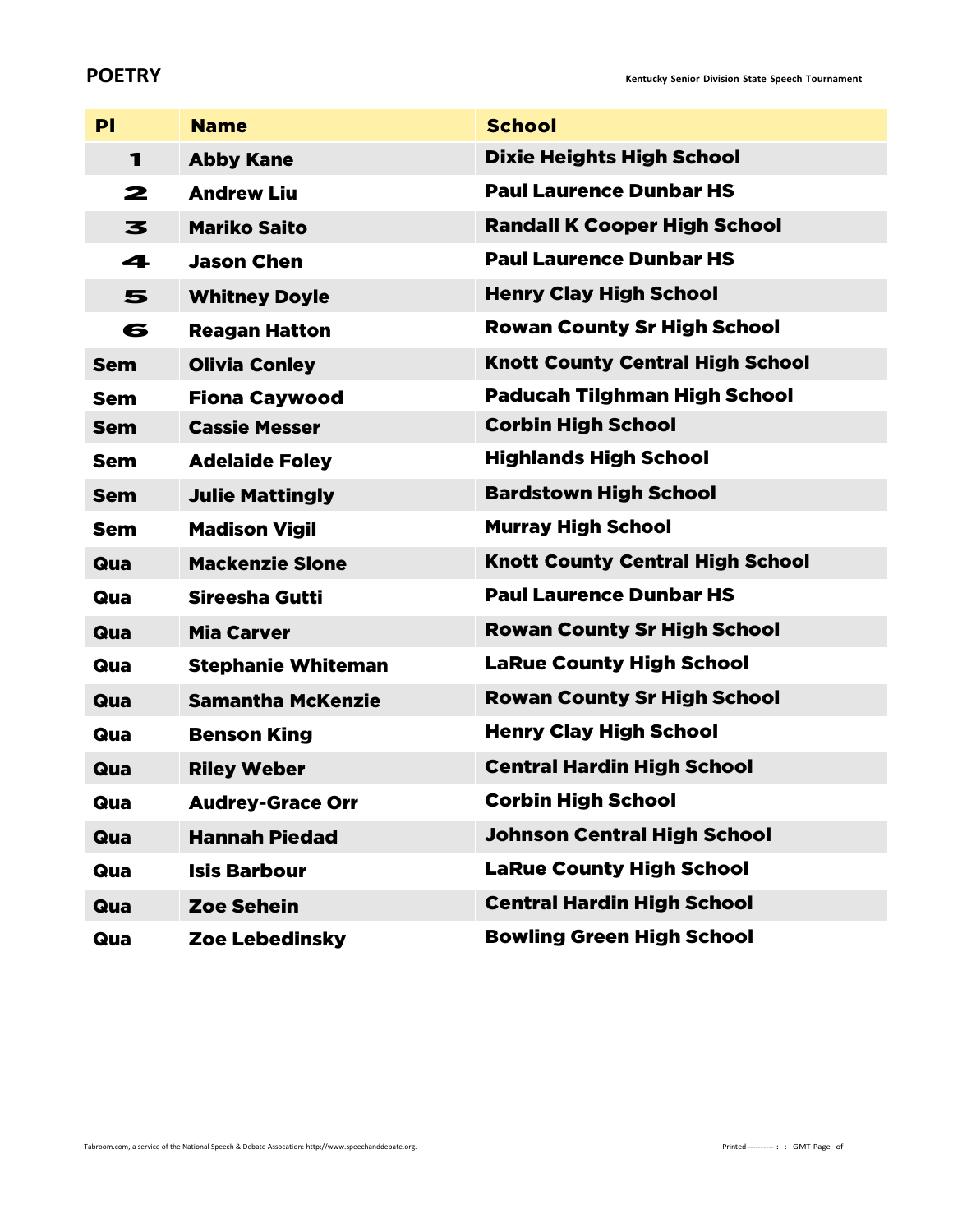### PROGRAM OF ORAL INTERPRETATION Kentucky Senior Division State Speech Tournament

| PI           | <b>Name</b>               | <b>School</b>                       |
|--------------|---------------------------|-------------------------------------|
| $\mathbf{I}$ | <b>Abby Kane</b>          | <b>Dixie Heights High School</b>    |
| 2            | <b>Hayden Watkins</b>     | <b>Rowan County Sr High School</b>  |
| 3            | <b>Wyatt Welte</b>        | <b>Rowan County Sr High School</b>  |
| 4            | <b>AK Miedler</b>         | <b>Paul Laurence Dunbar HS</b>      |
| 5            | <b>Dalia Basinac</b>      | <b>Larry A Ryle High School</b>     |
| 6            | <b>Whitney Doyle</b>      | <b>Henry Clay High School</b>       |
| <b>Sem</b>   | <b>Paige Kight</b>        | <b>Paducah Tilghman High School</b> |
| <b>Sem</b>   | <b>Irving Morris</b>      | <b>Paul Laurence Dunbar HS</b>      |
| <b>Sem</b>   | <b>Jason Chen</b>         | <b>Paul Laurence Dunbar HS</b>      |
| <b>Sem</b>   | <b>Eliza Eckmann</b>      | <b>Henry Clay High School</b>       |
| <b>Sem</b>   | <b>Taiya Forton</b>       | <b>Randall K Cooper High School</b> |
| <b>Sem</b>   | <b>Stephanie Whiteman</b> | <b>LaRue County High School</b>     |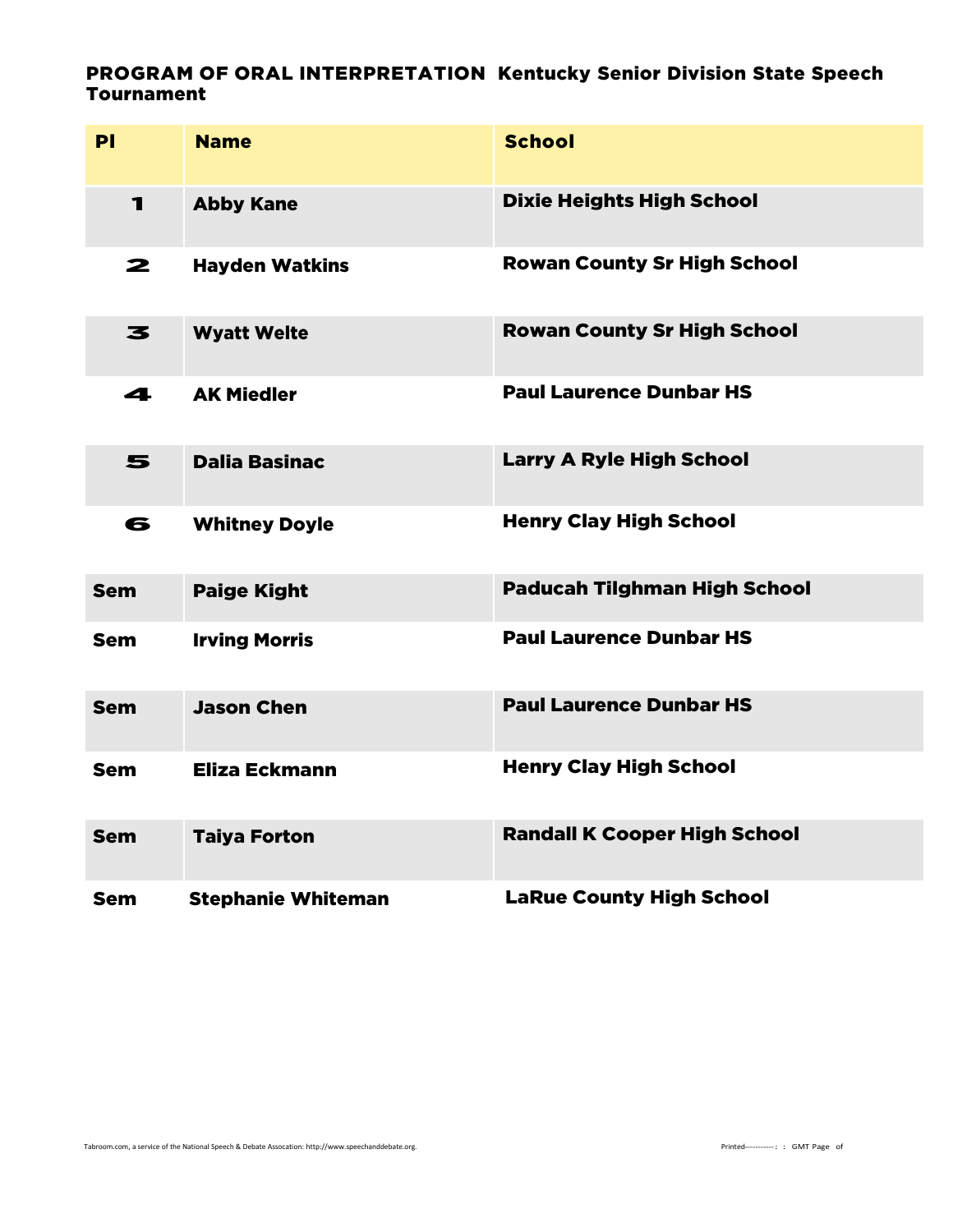### **PROSE Kentucky** Senior Division State Speech Tournament

| PI         | <b>Name</b>                               | <b>School</b>                           |
|------------|-------------------------------------------|-----------------------------------------|
| 1          | <b>Joseph O'Hair</b>                      | <b>Rowan County Sr High School</b>      |
| 2          | <b>Bianca Hemsath</b>                     | <b>Highlands High School</b>            |
| 3          | <b>Ayush Tibrewal</b>                     | <b>Paul Laurence Dunbar HS</b>          |
| 4          | <b>Tyson Smith</b>                        | <b>Knott County Central High School</b> |
| 5          | <b>Margaret Tiennot</b>                   | <b>Henry Clay High School</b>           |
| 6          | <b>Evangeline McGaha</b>                  | <b>Dixie Heights High School</b>        |
| <b>Sem</b> | <b>Raegan Settle</b>                      | <b>Murray High School</b>               |
| Sem        | <b>Kathleen Clarke</b>                    | <b>Harrison County High School</b>      |
| <b>Sem</b> | <b>Lillian McGlasson</b>                  | <b>Beechwood High School</b>            |
| <b>Sem</b> | Eliza Eckmann                             | <b>Henry Clay High School</b>           |
| <b>Sem</b> | <b>Julie Mattingly</b>                    | <b>Bardstown High School</b>            |
| <b>Sem</b> | <b>Kaitlin Slone</b>                      | <b>Knott County Central High School</b> |
| Qua        | <b>Brooklyn Fritsch</b>                   | <b>Randall K Cooper High School</b>     |
| Qua        | Lila Hayden                               | <b>Louisville Collegiate School</b>     |
| Qua        | <b>Lila Ungs</b>                          | <b>Danville High School</b>             |
| Qua        | Lois Akpabio                              | <b>Paducah Tilghman High School</b>     |
| Qua        | <b>Abby Kane</b>                          | <b>Dixie Heights High School</b>        |
| Qua        | <b>Erica Afenya</b>                       | <b>Lafayette High School</b>            |
| Qua        | <b>Dalia Basinac</b>                      | <b>Larry A Ryle High School</b>         |
| Qua        | <b>Katharine (Kate)</b><br><b>Bidwell</b> | <b>Paducah Tilghman High School</b>     |
| Qua        | <b>Jessica Jones</b>                      | <b>Rowan County Sr High School</b>      |
| Qua        | <b>Cora Mcconnell</b>                     | <b>Murray High School</b>               |
| Qua        | <b>Kara Bracken</b>                       | <b>Paul Laurence Dunbar HS</b>          |
| Qua        | <b>Nicholas Hardin</b>                    | <b>LaRue County High School</b>         |